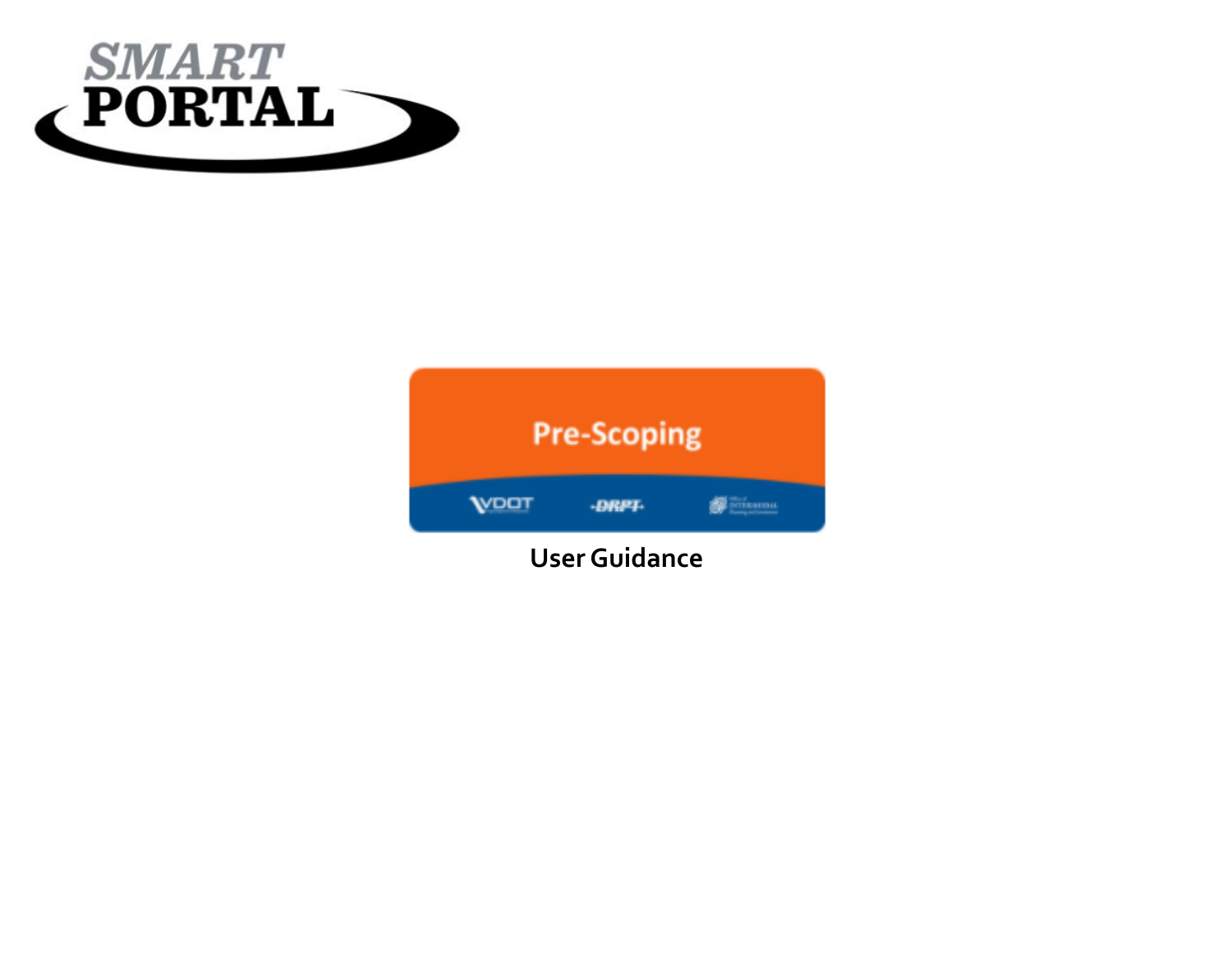

|             | <b>Pre-Scoping</b> |                       |
|-------------|--------------------|-----------------------|
| <b>VDOT</b> | $-BRPL$            | <b>SERVICE AND IN</b> |

| <b>Overview and Workflow</b>    |  |  |
|---------------------------------|--|--|
| <b>Application Development</b>  |  |  |
| General                         |  |  |
| <b>Eligibility</b>              |  |  |
| Location                        |  |  |
| Delivery/Funding                |  |  |
| <b>Supporting Documentation</b> |  |  |
| <b>Submission</b>               |  |  |
| <b>District Review</b>          |  |  |
| <b>District Validation</b>      |  |  |
| <b>Approval</b>                 |  |  |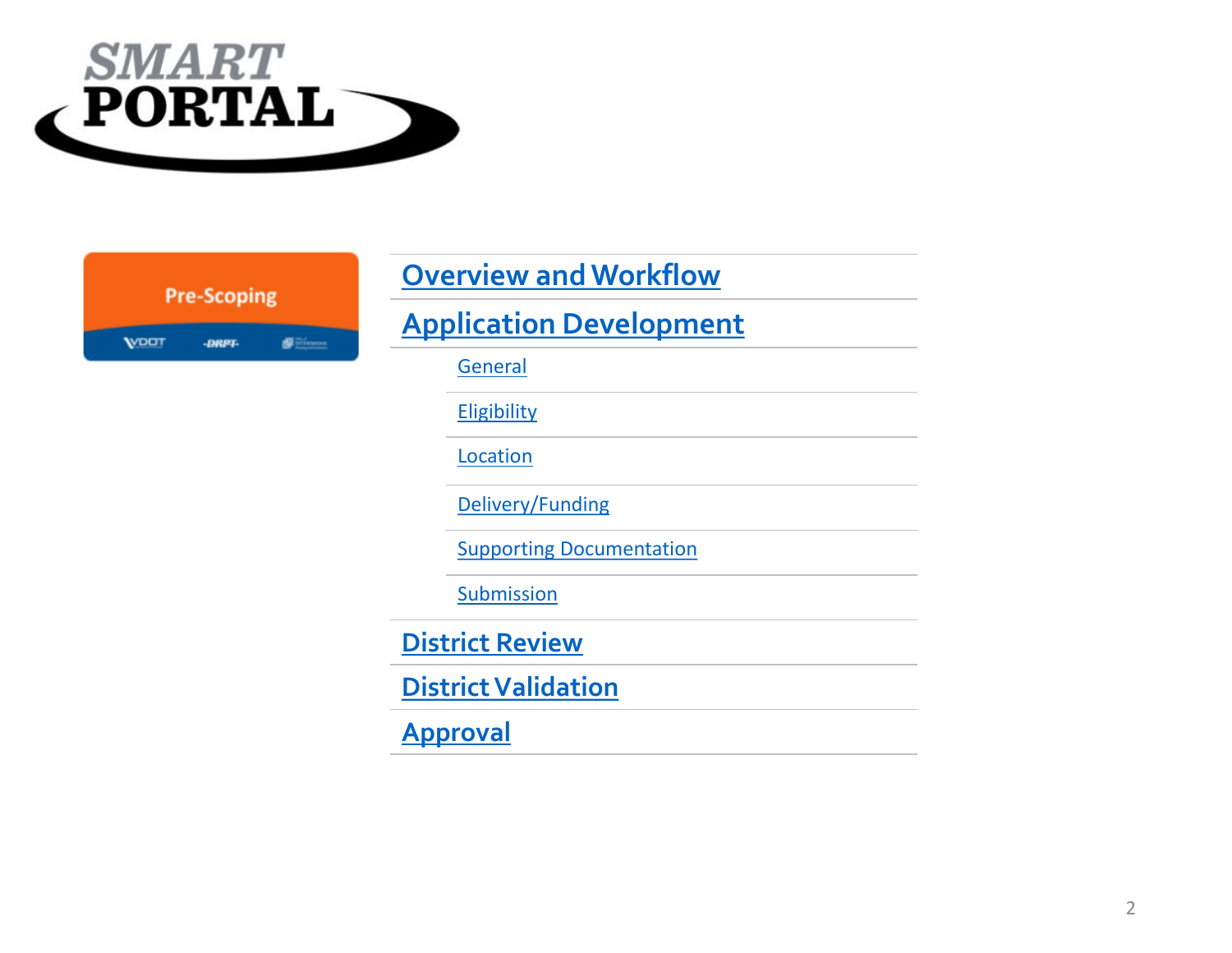<span id="page-2-0"></span>

### Overview and Workflow

### Overview

The Pre-Scoping Module is a resource to assist with project application development prior to creating a project application/funding request within a specific funding program.

Applications that are developed in the Pre-scoping Module should focus on articulating as much detail as possible related to a potential project's scope, schedule, estimate and preferred funding program. If specific details for these items are not yet know, that should be noted in the Pre-Scoping application.

### Workflow

The Pre-Scoping Module process consists of Application Development, District Review, District Validation and Approval/Recommendation. More information about each workflow status can be found in the SMART Portal Pre-Scoping Module Guidance.



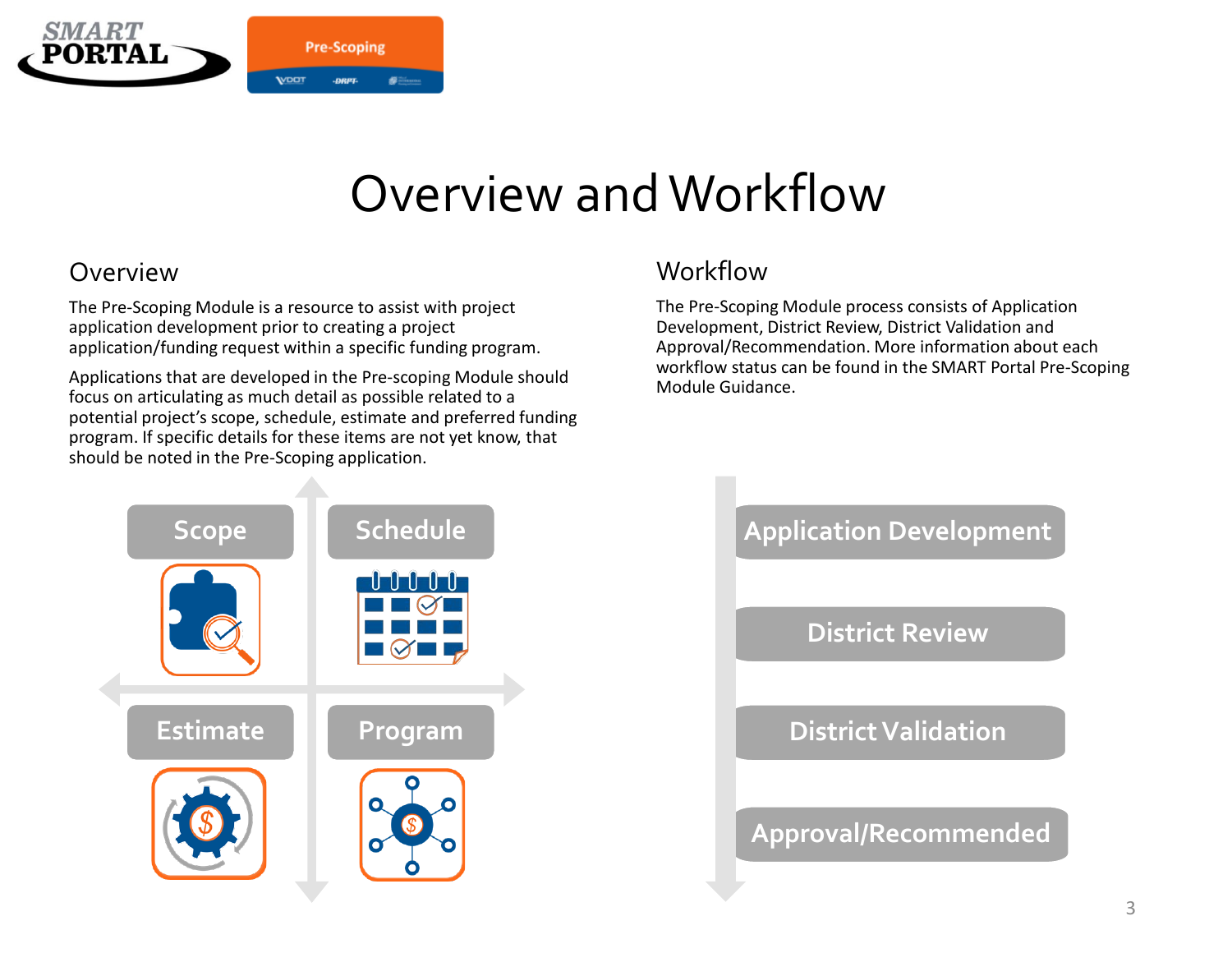<span id="page-3-0"></span>

## Application Development

### Before you start…

The purpose of the Application Development portion of this guidance is to assist applicants in completing and submitting the best possible pre-scoping application. While this guidance focuses on what information should be included in an application; it also includes recommendations on what should be considered when inputting information and what information should be left out.

The Application Development section guidance is structured to follow the pearl structure of the application. The Pre-Scoping Application includes five pearls: General, Eligibility, Location, Delivery/Funding and Supporting Documentation.

### Things to consider…

• During development only applicants with appropriate permissions can edit applications.



- Applications must be in Edit mode for editing
- Applications can only be *saved* after all required fields (red highlight, see pearl headings) are completed: point of contact name, email, and phone number; principle improvement type; project description; and project title (at application creation).
- Applications can only be *submitted* after all required fields are completed: all of the above fields, as well as project mapping in the location pearl.

### Pearls



**General** •Point of Contact Information •Basic Project Identification

**Eligibility** •Ineligible projects review •Specific Project scope features



**Location** •Project Location Mapping •VTrans Needs (not required for pre-scoping)



### **Funding and Delivery**

•Planning documentation •Cost Estimate and schedule by phase •Additional project funding



#### **Supporting Documentation**

•Information that supports the application that can be uploaded for review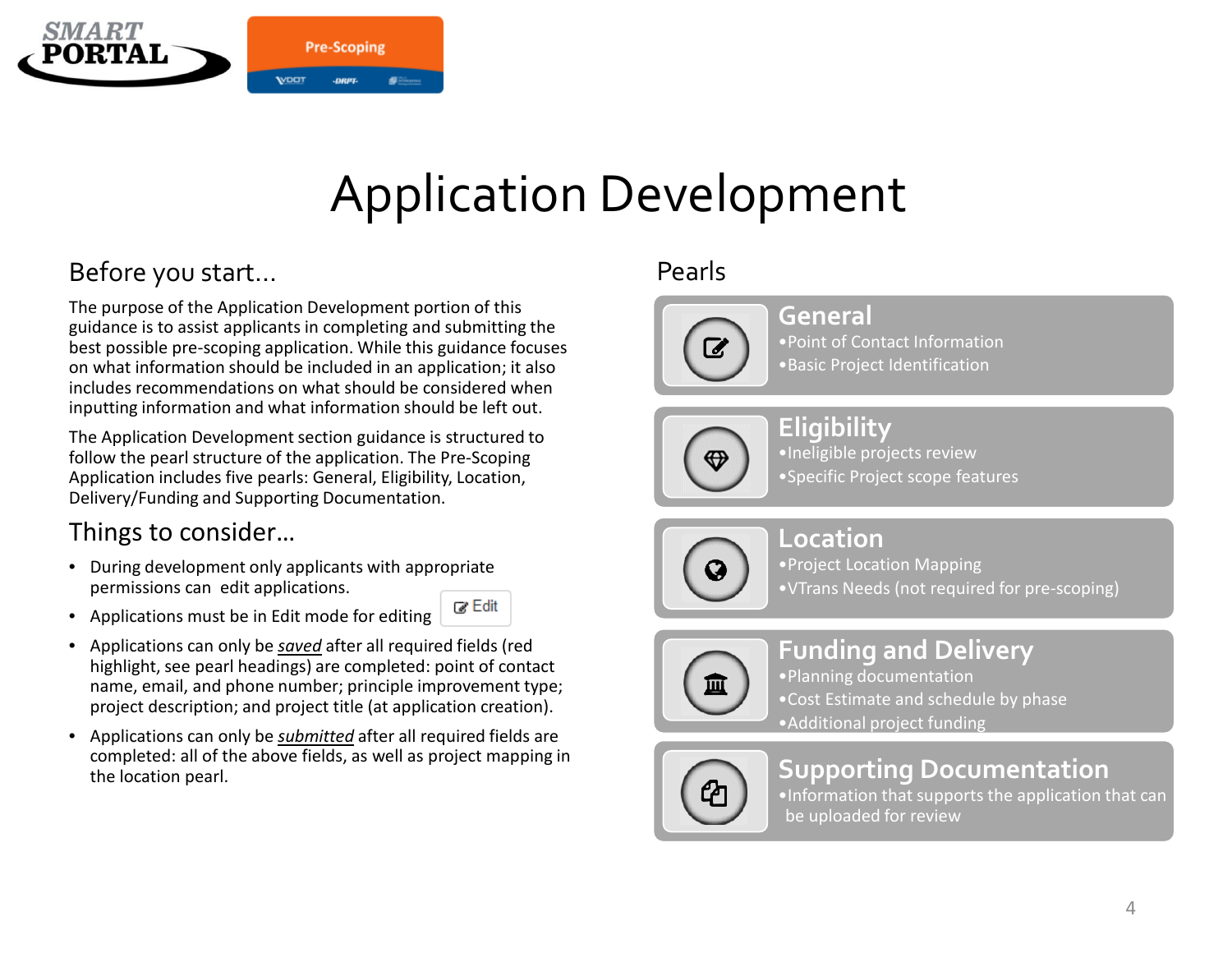<span id="page-4-0"></span>

## General

#### **Point of Contact Information**

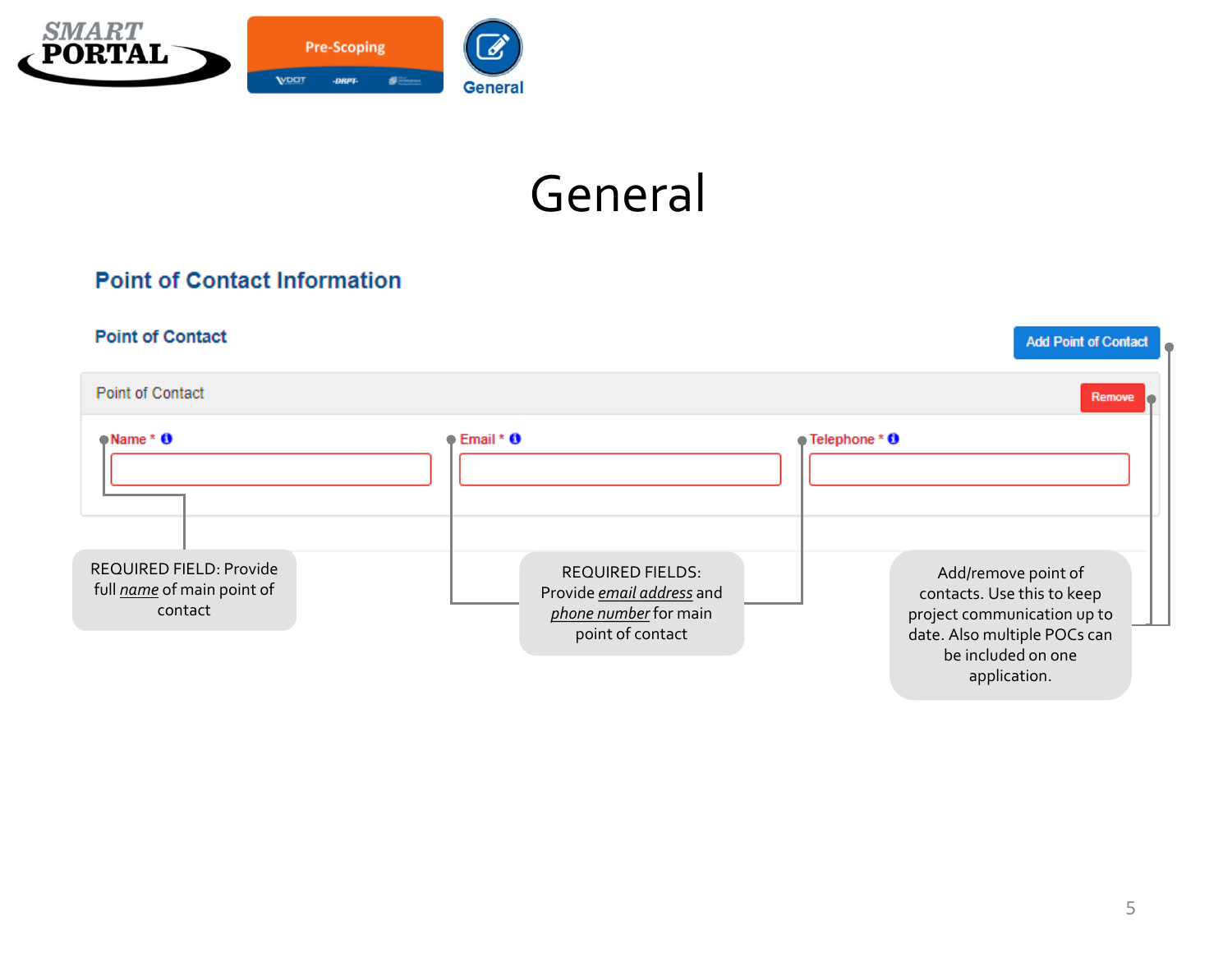

## General

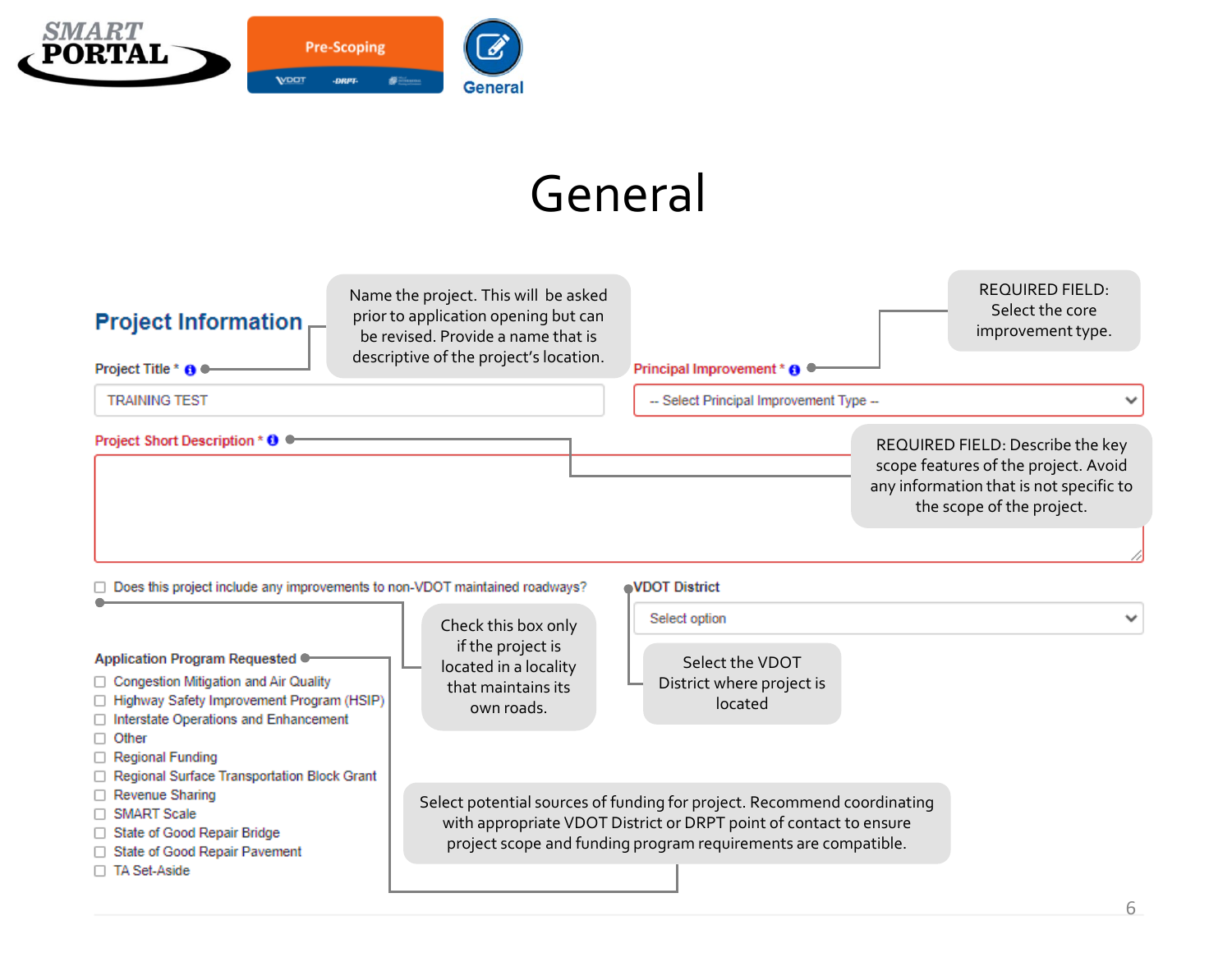<span id="page-6-0"></span>

# **Eligibility**

#### **Project Eligibility**

- $\Box$  Is the project a study?
- □ Is the project a capacity enhancement, operational improvement, ITS or technology improvement, or safety project?
- □ Does the project include major features that are either contiguous, proximate, or of the same improvement type? For the purpose of this question and the CTB policy contiguous means adjacent or together in a sequence. Transit stops or stations along a transit route or intersections or spot improvements along a corridor meet the definition of contiguous for the purposes of the project eligibility policy.
- □ Is project currently fully funded and included in a Capital Improvement Program, MPO Transportation Improvement Program (TIP), or the VDOT, DRPT, or NVTA Six-Year Improvement Program(s)?
- □ Does the project include a commitment by a developer through a local zoning approval process (proffered condition)?
- □ Is any part of your project within an established MPO study area?

For informational purposes only. This question originates from the SMART SCALE Pre-Application. The information provided helps with project readiness assessment during Pre-Scoping application review.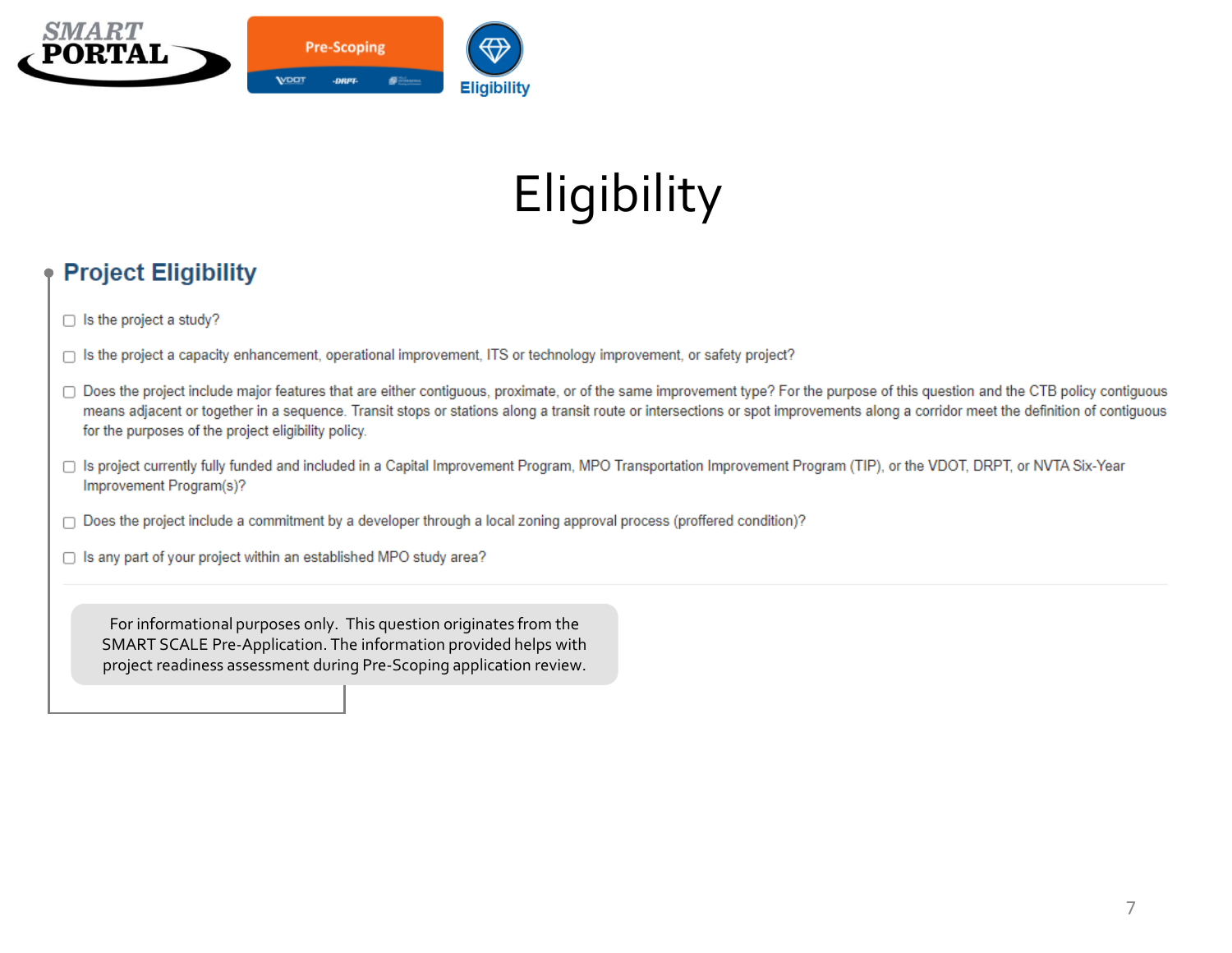

# **Eligibility**

### **Project Features**

**Project Features** 



- Travel Demand Management (TDM) Improvement(s)
- + Right-of-Way and Utilities

*NOTE: In the Pre-Scoping Module applicants are only*  required to select specific project features. In program*specific applications selected Project Features may require further description.* 8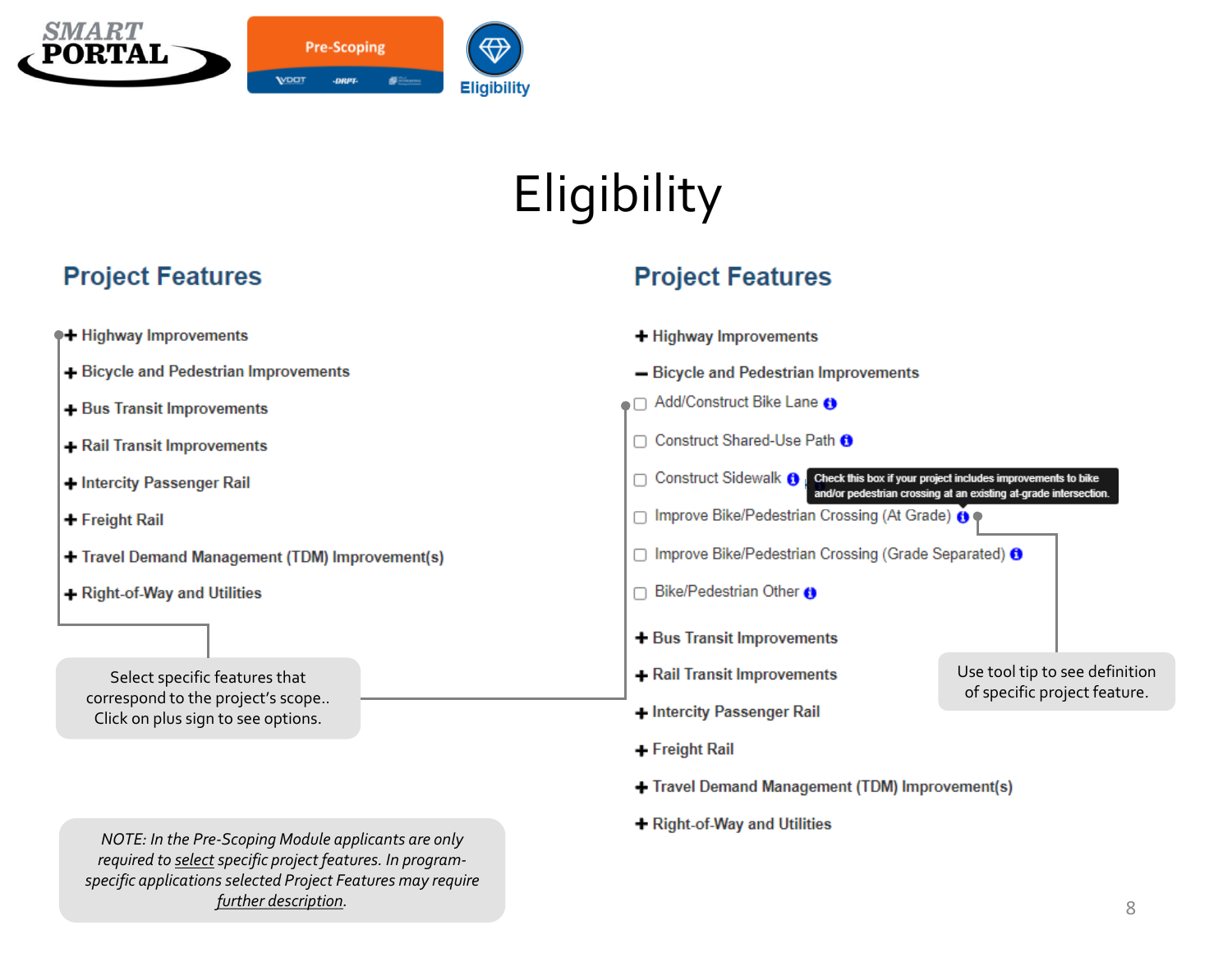<span id="page-8-0"></span>

### Location



### Mapping Process

Within the Pre-Scoping Module the goal of the map is to accurately locate the project and select all impacted segments.

The mapping process requires the identification of a project area, then the identification of specific segments that will be within the project scope, next the identification of a VTrans Need (if required), finally all the information will be summarized.

Please review the mapping training video for more details.

*NOTE: In Delivery/Funding Pearl, phase and total estimates will not inflate unless the project has been mapped.*

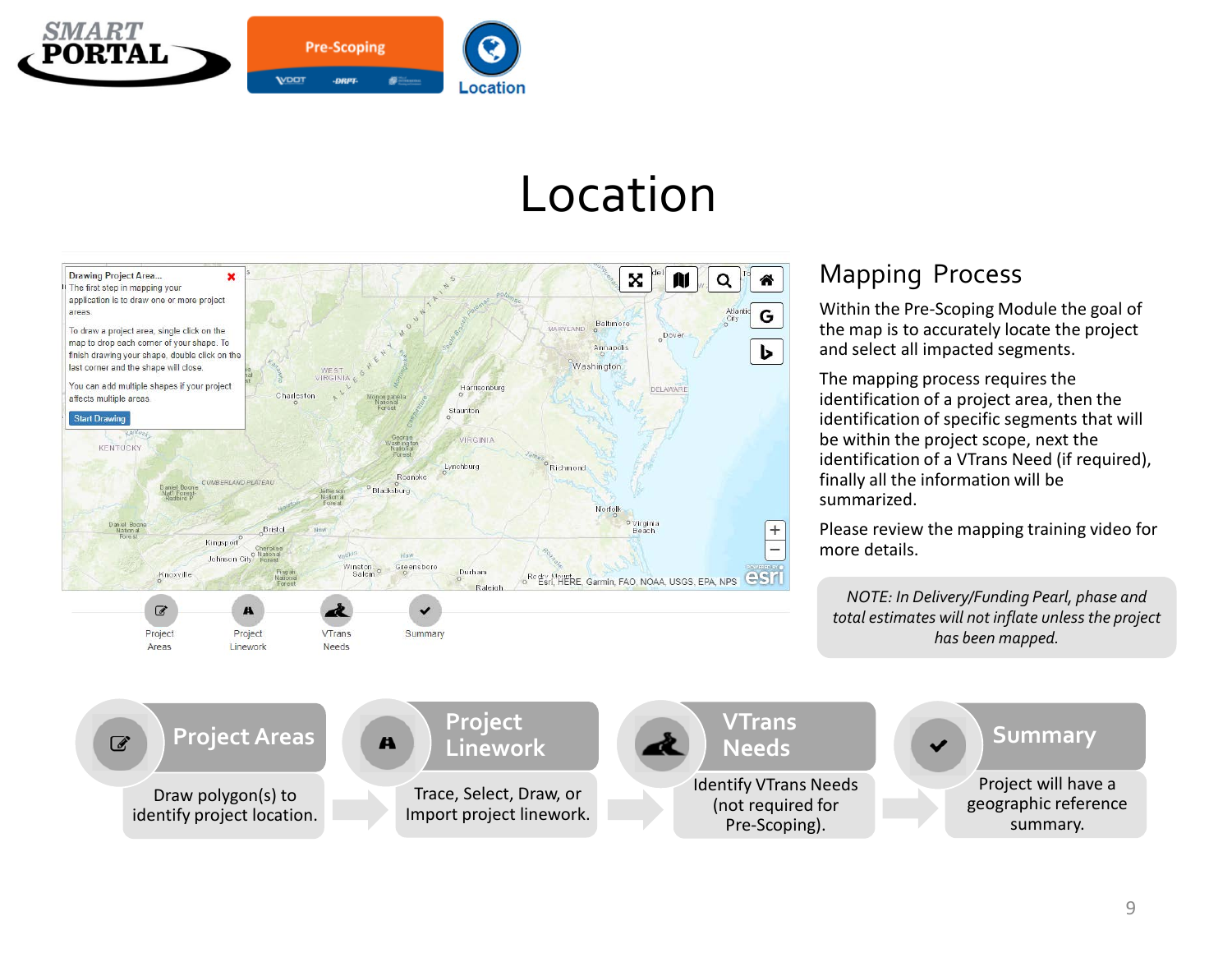

## Location

*The information is this section of the pearl will automatically populate based on the results from the completed mapping.*

#### **Areas Served**

Based on project area the geographic information below will populate.

| Districts Served | MPOs Served PDCs Served |                    | <b>Jurisdictions Served</b> | <b>Functional Classifications</b> |
|------------------|-------------------------|--------------------|-----------------------------|-----------------------------------|
| • Culpeper       |                         | • Thomas Jefferson | • Albemarle County          | • Minor Collector                 |

#### **Need Justifications**

| Location Id | <b>Location Name</b>        | Need Category  | <b>Market</b> | <b>Justification</b>                |
|-------------|-----------------------------|----------------|---------------|-------------------------------------|
| 93728       | Rt. 712E (Albemarle County) | Roadway Safety | Safety        | Project would address safety issues |
| 93746       | Rt. 712W (Albemarle County) | Roadway Safety | Safety        | Project would improve safety        |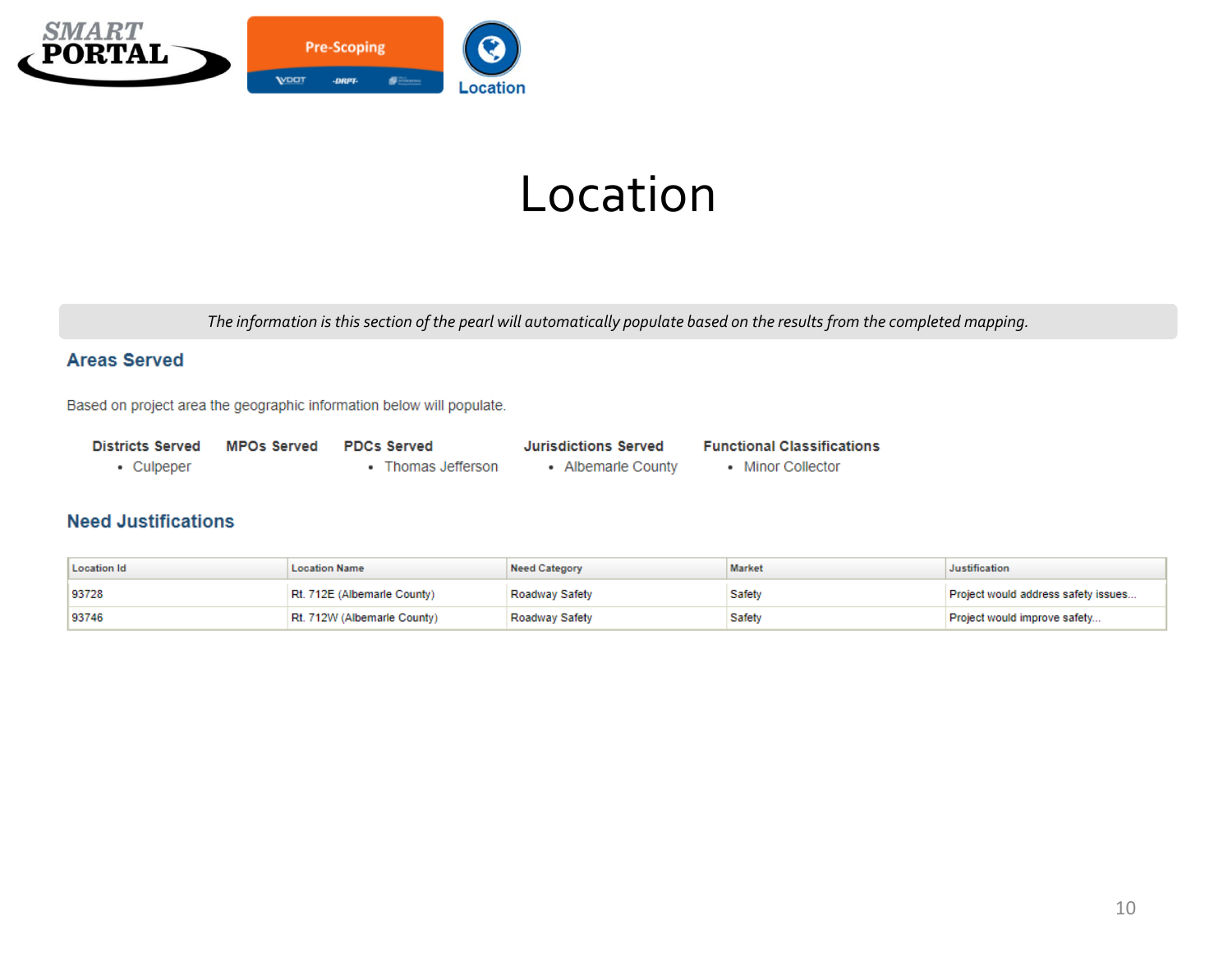<span id="page-10-0"></span>

### **Project Delivery Information**

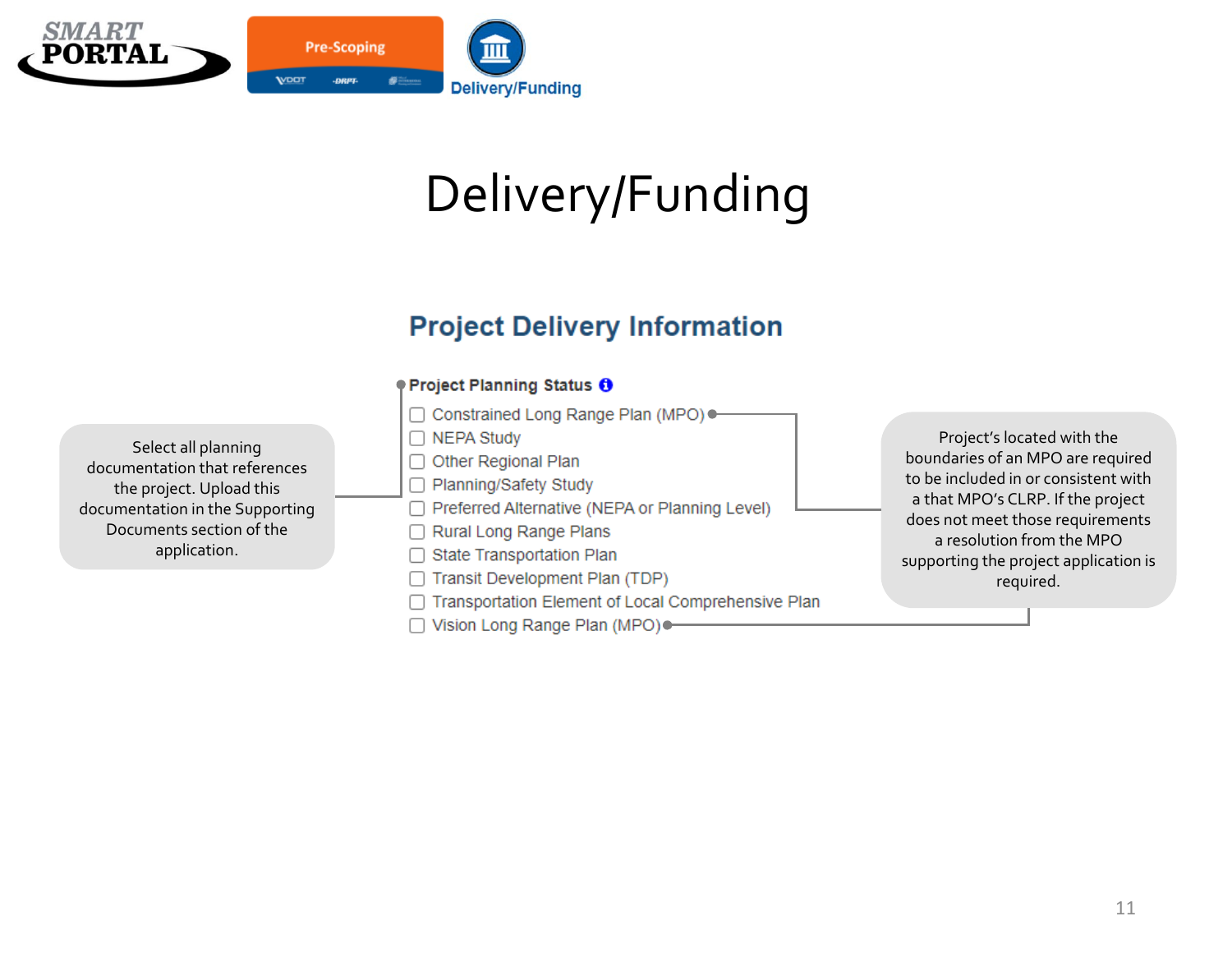

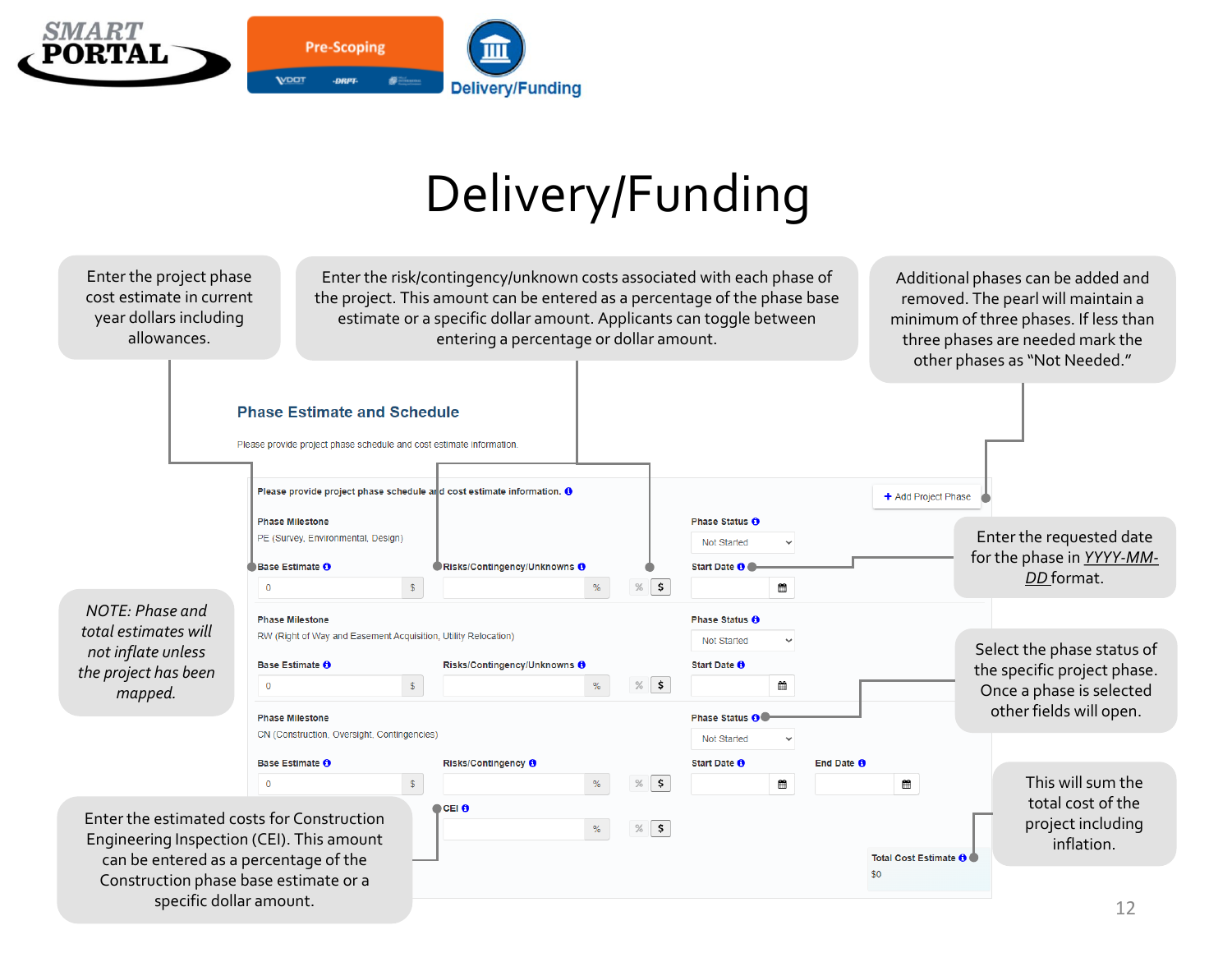

For an existing project in the SYIP. Project could be the project as described in the application OR a donor project from which funding is being transferred.

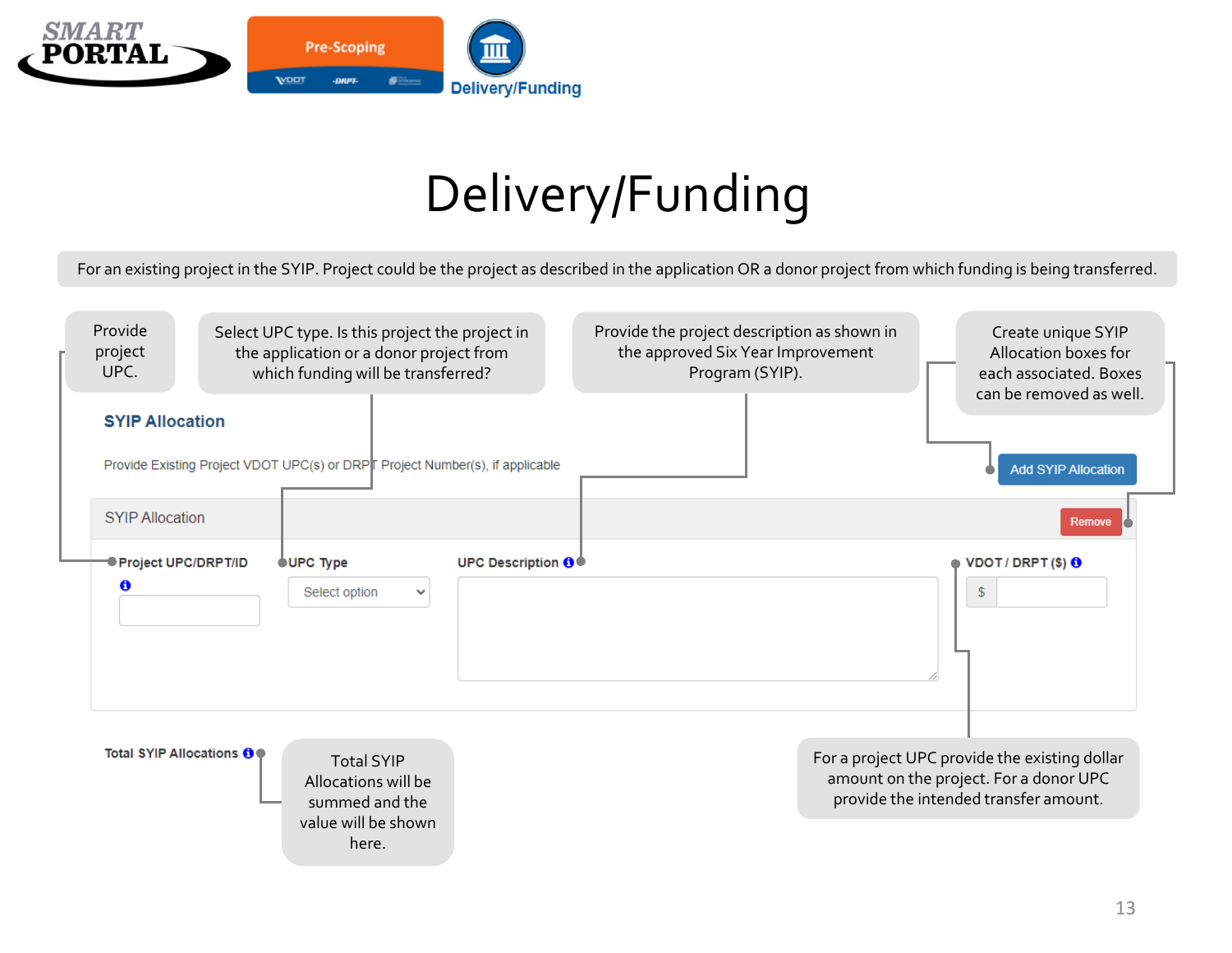

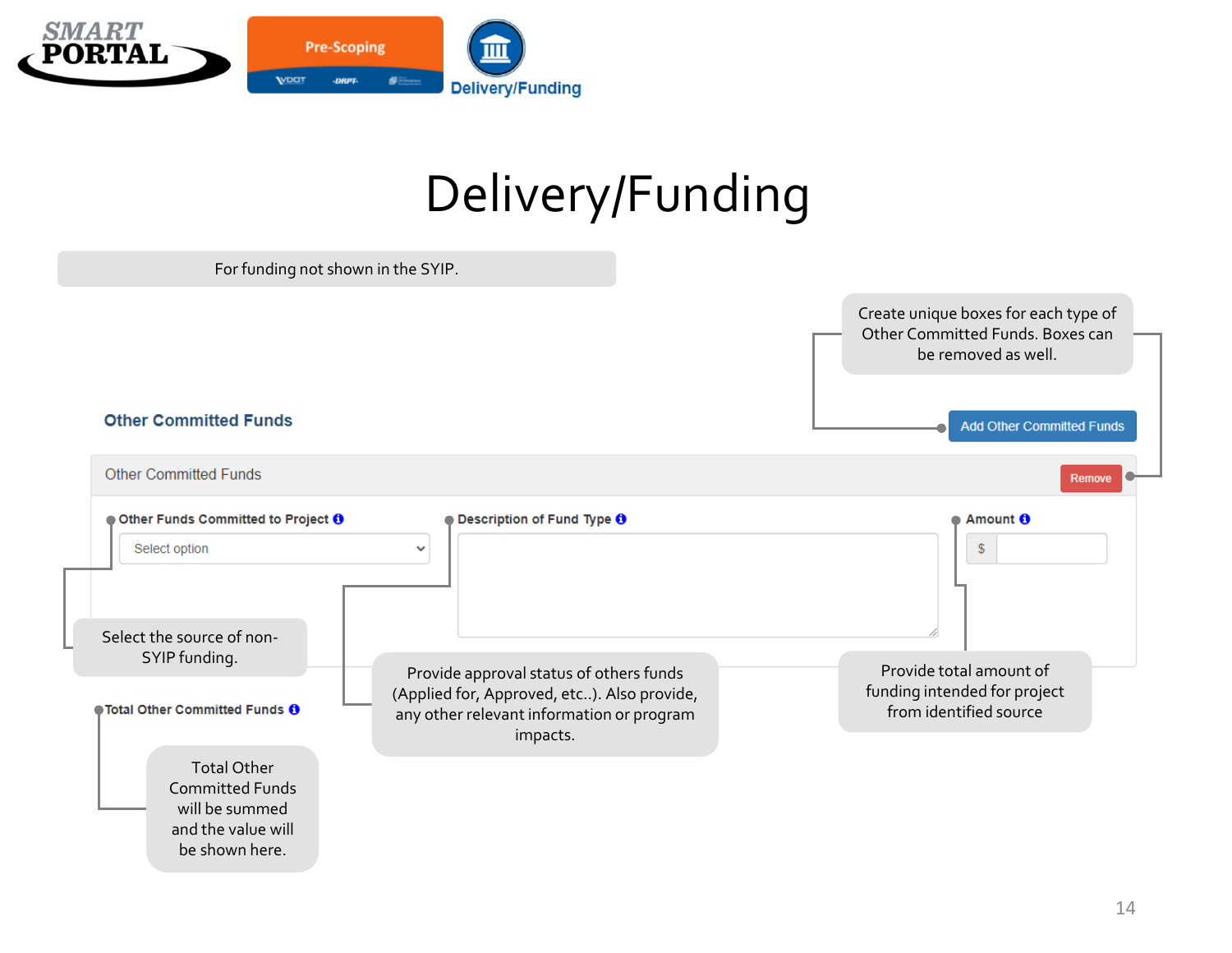

*The information is this section of the pearl will automatically calculate based on the information provided in other portions of the Delivery/Funding pearl.* 

#### **Project Financial Information**

The Project Financial Information section includes the sum of all SYIP Allocations and Other Committed Funds Amounts. The amount of Requested Funds is automatically calculated based on the formula of Total Cost Estimate - SYIP Allocations - Other Committed Funds Amount. The remainder needed to complete and fully fund the project is identified as the Requested Funds.

**Total SYIP Allocations** 

**Total Other Committed Funds** 

**Total Requested Funds** 

**Total Project Funding** 

**Total Cost Estimate**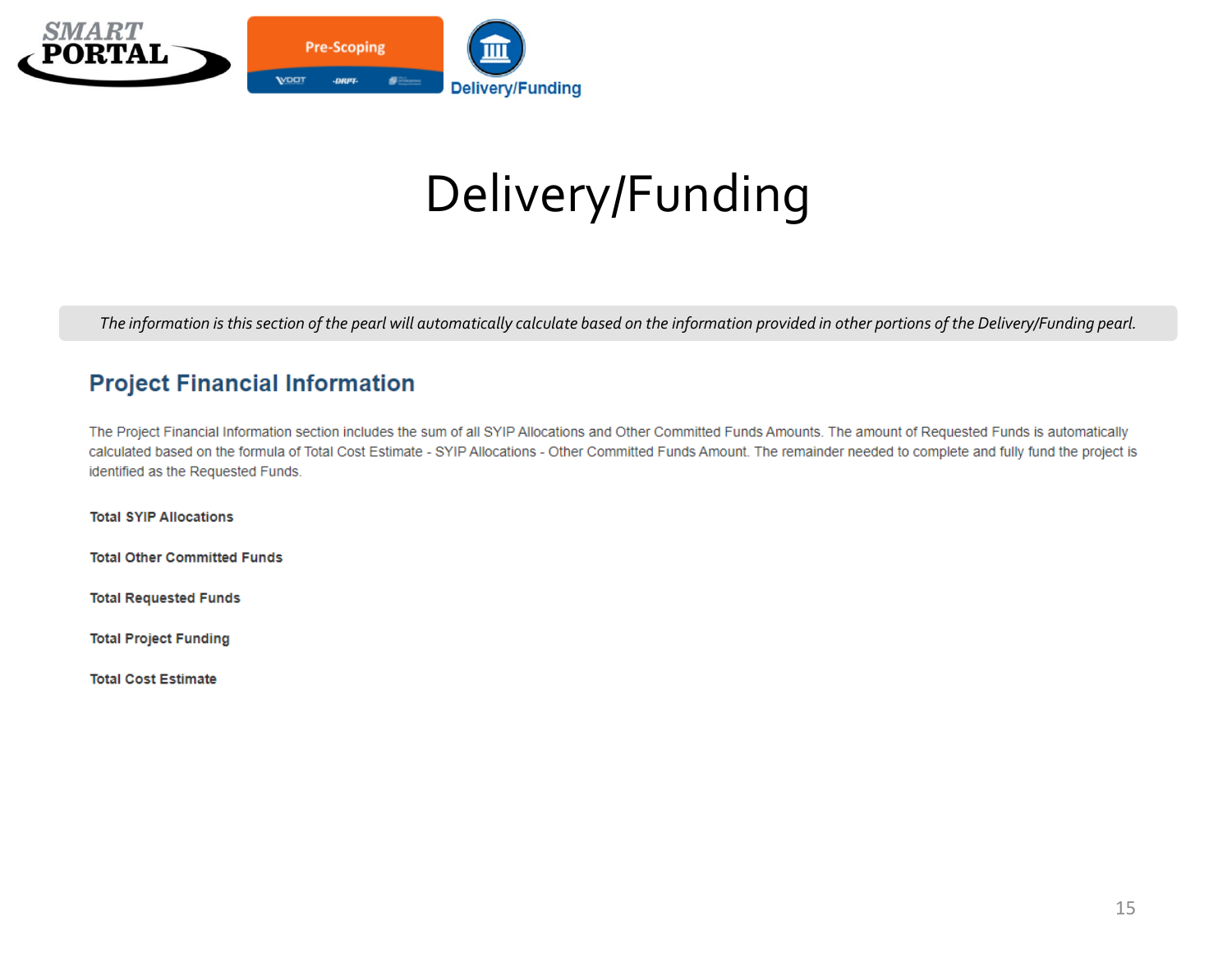<span id="page-15-0"></span>

## Supporting Documentation

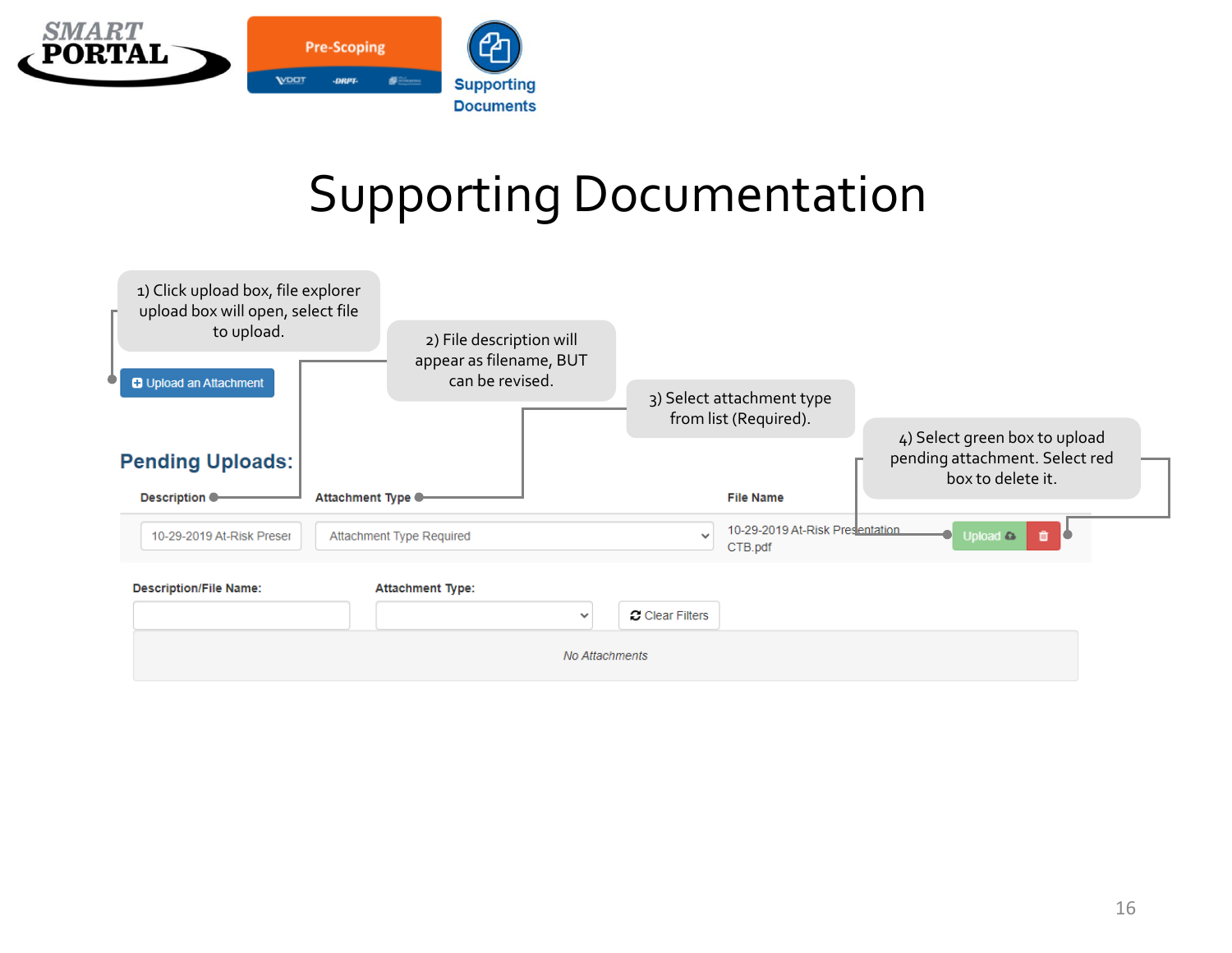

## Supporting Documentation

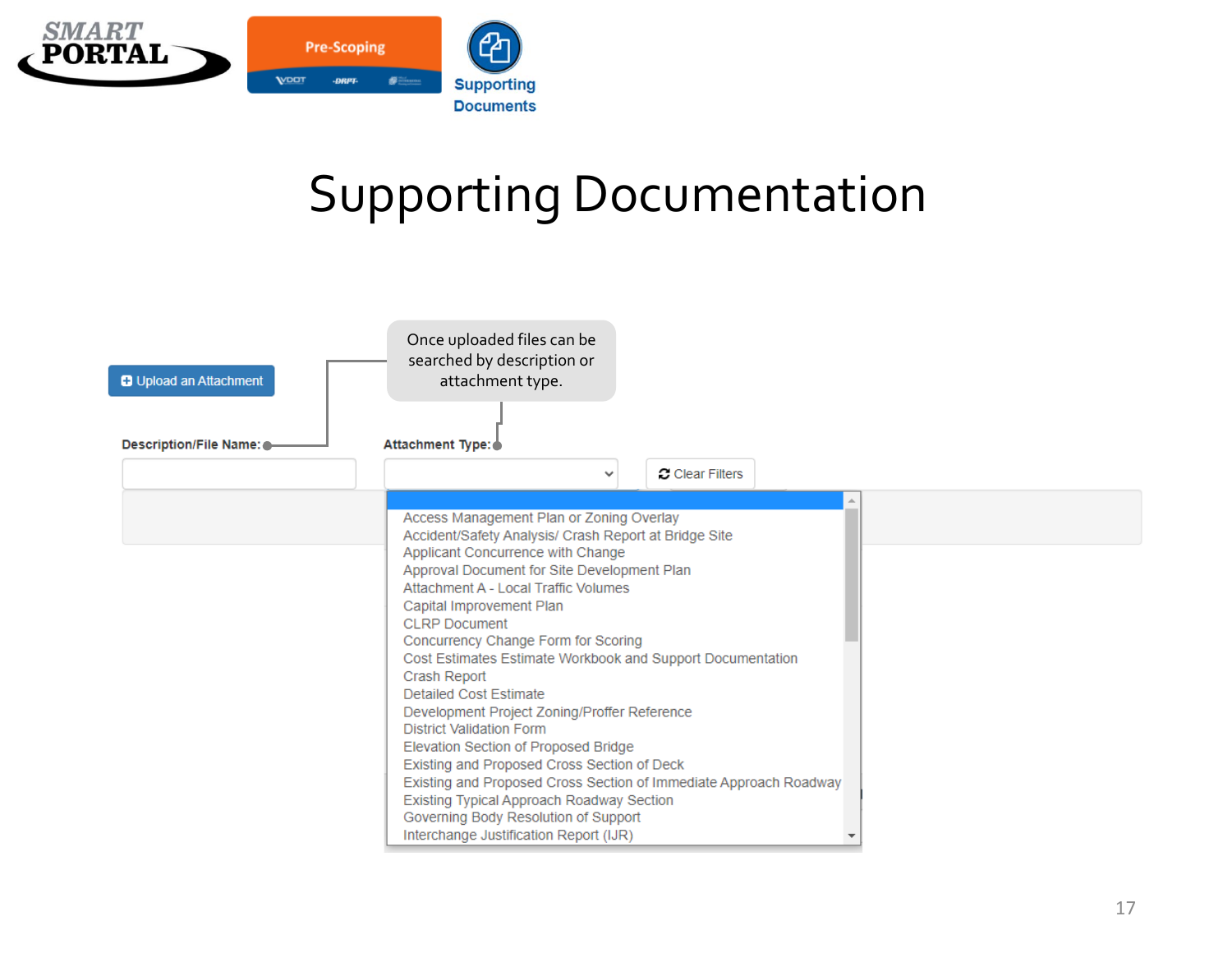<span id="page-17-0"></span>

## Submission

### Ready to submit…

When a Pre-Scoping Application is ready for submittal, click on the Review Submission Readiness button located at the bottom of each Pearl when in Edit mode. Once the Review Submission Readiness is turned on, the Save and Submit Application button will appear. If the application is missing required information the Save and Submit button will be visible but not clickable.

Once submitted the project identification at the top of each Pearl will change from Pending to Submitted.

**Project Status:** Pending **Project Status: Submitted** 

#### Things to consider…

The purpose of the Pre-Scoping Module is to help elevate project concepts to level that is Application Ready. Prior to submitting a project in the Pre-Scoping Module be sure to fully articulate the scope, schedule, and estimate. Provide as much information as possible so the project's application weaknesses can be fully assessed in the District Review and District Validation process.

### Review Submission Readiness

**2 Save Application and Continue** 



Save and Submit Application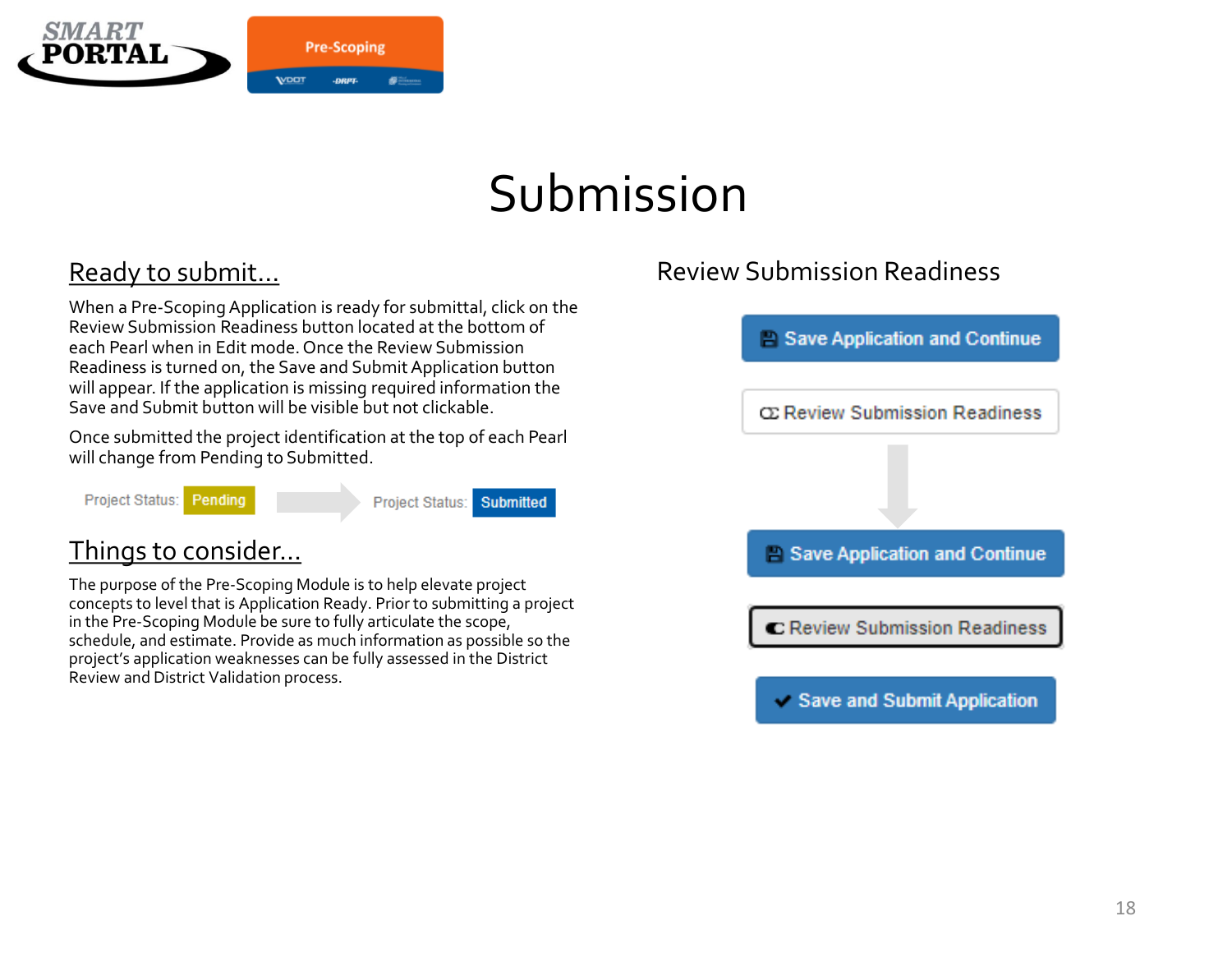<span id="page-18-0"></span>

#### Application Review

The purpose of the District Review process to assess the readiness of an application, based on the provided scope, schedule, and estimate information.

First, District Review must be initiated (see right). Once opened District Reviewers will be assessing the completed Pre-Scoping Application for risk. It is important to note that District Reviewers are assessing the risk of an application being screened out or incomplete when submitted to a specific funding program. District Reviewers ARE NOT assessing the project risk.

#### Risk Assessment

During District Review applications will be assessed for risk based on completeness of the information provided for scope, schedule, estimate and desired funding program. Applications can be classified as Low, Moderate, or High Risk. Again this assessment is of the application and its readiness to be considered for funding. Risk is not being assessed on the project.



### Initiate District Review

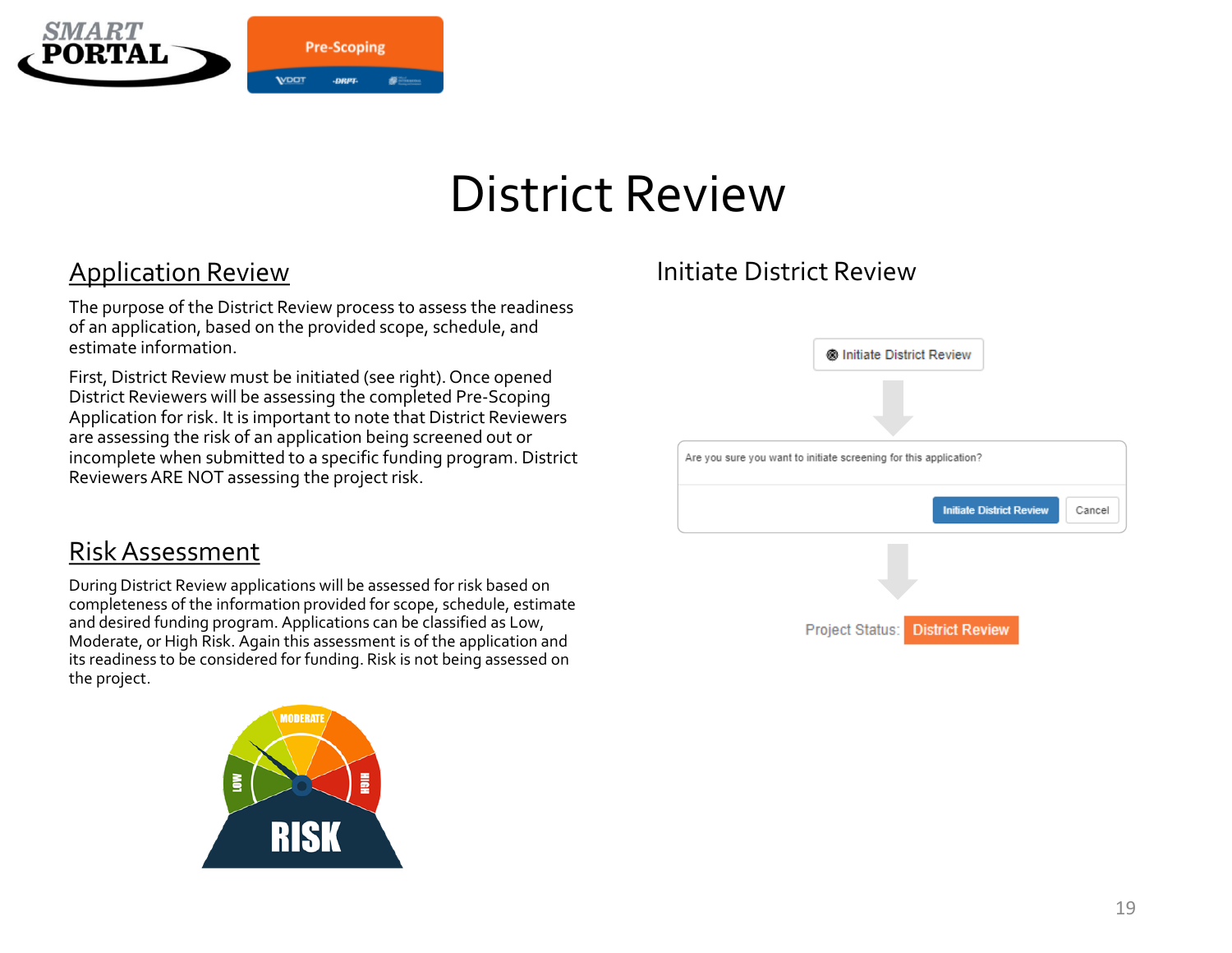

#### Question 1

Does the record have sufficient information to develop OR evaluate the scope, schedule, and estimate?

- Yes there is sufficient information provided in the application or by other means for staff to further develop or evaluate the scope, schedule, and/or estimate.
- No there is insufficient information provided and/or known about the proposed project for staff to provide further assistance at this time; follow up with creator is required

If YES, continue District Review process. If NO, application should be Rolled Back for additional information.

O Rollback App

#### Question 2

Is the project likely eligible for one or more available funding programs?

○ Yes - based on an initial review, the proposed project would likely be eligible for one or more available funding programs

 $\bigcirc$  No - one or more characteristics of the proposed project would make it ineligible for available funding programs at this time

If YES, continue District Review process. If NO, application should be Rolled Back and program information should be provided to applicant for consideration. **D** Rollback App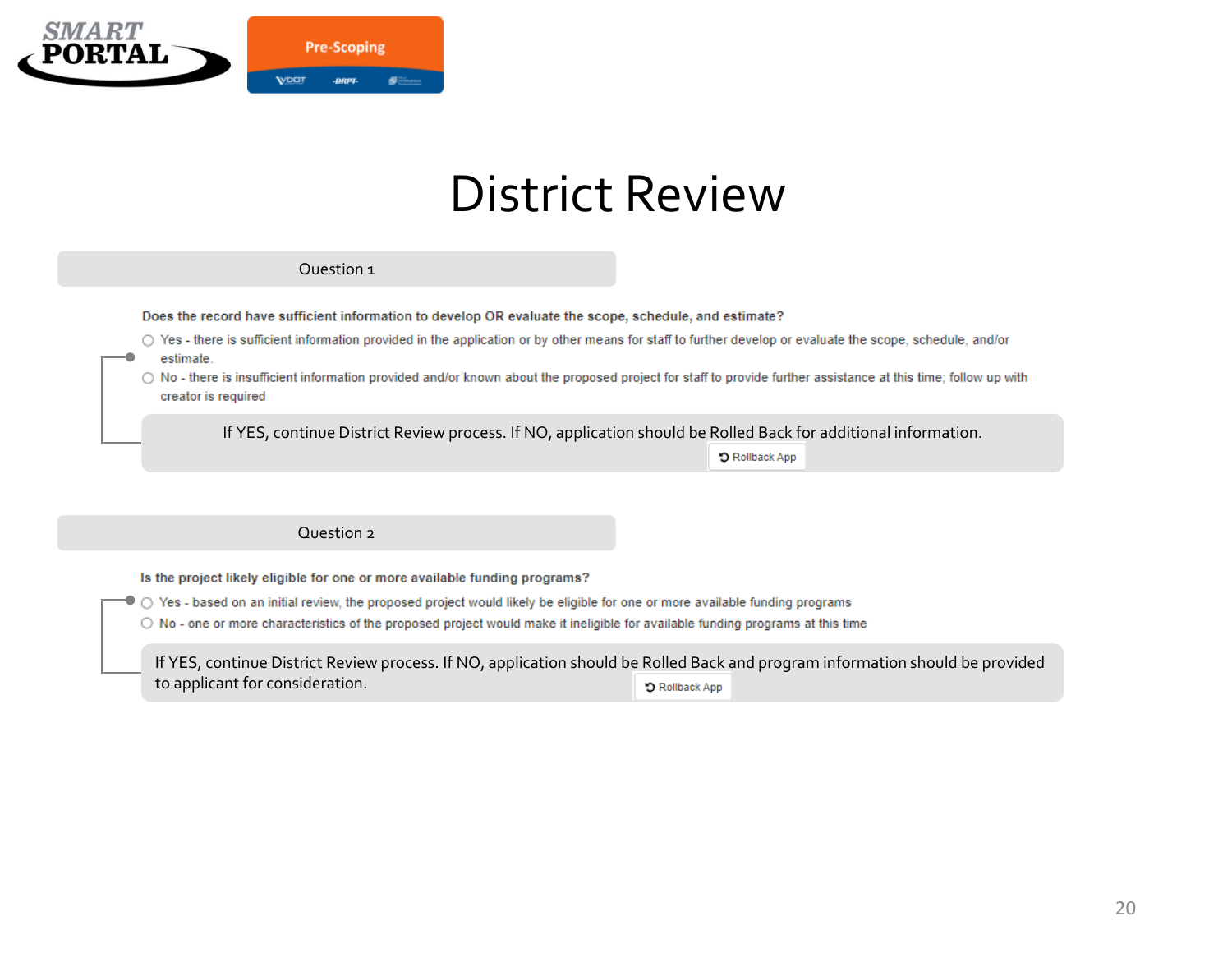

|                                                                | Question $\frac{1}{3}$                                                                                                                                                                                                                                                                                                                   |  |
|----------------------------------------------------------------|------------------------------------------------------------------------------------------------------------------------------------------------------------------------------------------------------------------------------------------------------------------------------------------------------------------------------------------|--|
|                                                                | What level of risk is being assigned to this project proposal?                                                                                                                                                                                                                                                                           |  |
| $\bigcirc$ High Risk<br>$\bigcirc$ Moderate Risk<br>C Low Risk |                                                                                                                                                                                                                                                                                                                                          |  |
|                                                                | If Risk is assessed as High or Moderate project can either advance to District Validation for additional review or be Rolled Back<br>for additional information from the applicant. If Risk is assessed as Low project will advance to Approval (bypassing District<br>Validation) and be ready to be cloned into a program application. |  |
|                                                                |                                                                                                                                                                                                                                                                                                                                          |  |

Question 4

Should the project proceed?

 $\bullet$   $\circlearrowright$  Yes

○ No - Rejected

If YES, provide a justification and complete District Review process. If NO, application should be Rolled Back for additional information or Rejected. *NOTE: Rejecting an application will make the application PERMINANTLY INACCESSIBLE and CANNOT be undone.*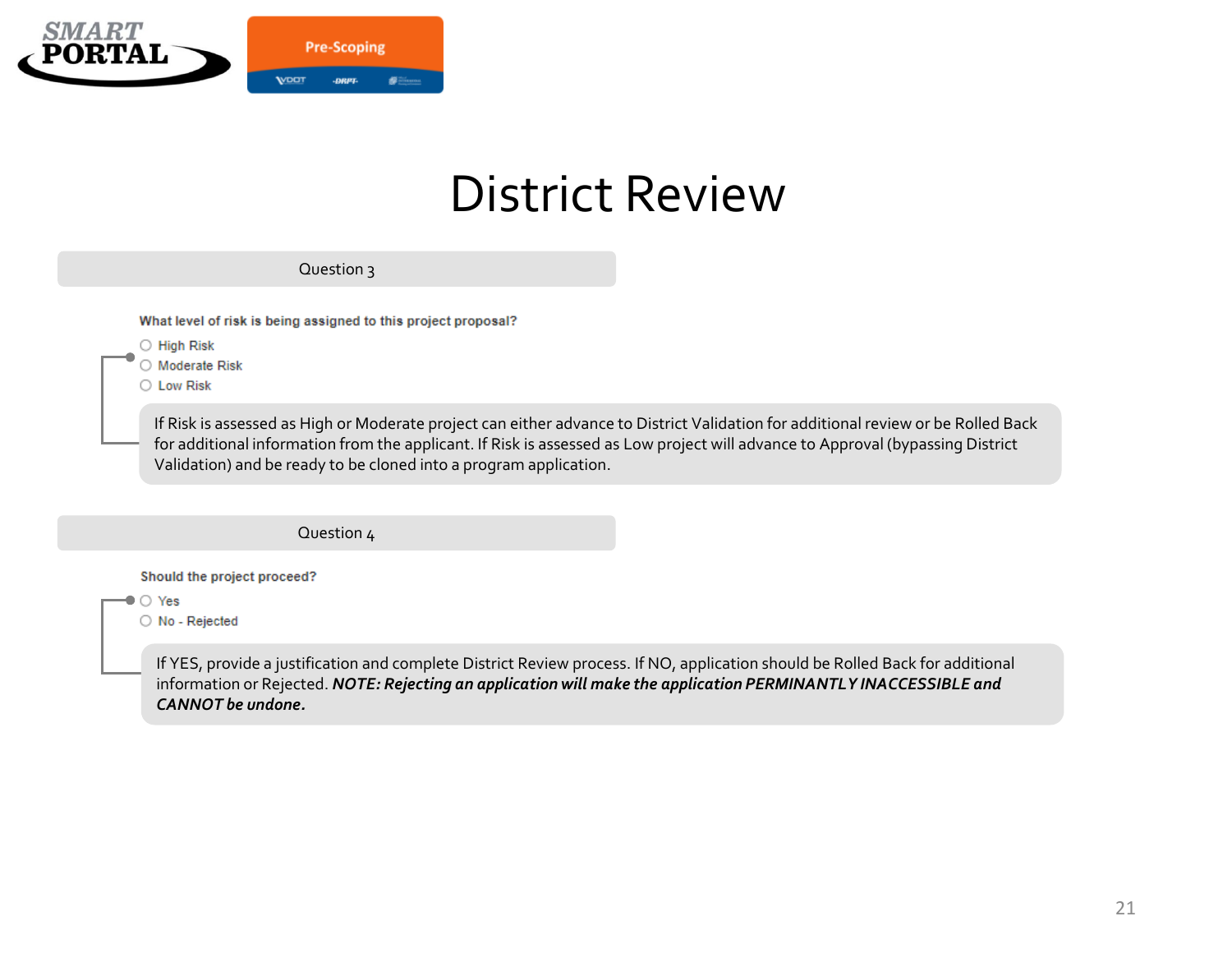

District Reviewers are required to complete the screening questions below to complete District Review.



#### Does the record have sufficient information to develop OR evaluate the scope, schedule, and estimate?

- Yes there is sufficient information provided in the application or by other means for staff to further develop or evaluate the scope, schedule, and/or estimate
- O No there is insufficient information provided and/or known about the proposed project for staff to provide further assistance at this time; follow up with creator is required
- Is the project likely eligible for one or more available funding programs?
- Yes based on an initial review, the proposed project would likely be eligible for one or more available funding programs
- $\bigcirc$  No one or more characteristics of the proposed project would make it ineligible for available funding programs at this time

What level of risk is being assigned to this project proposal?

- High Risk
- O Moderate Risk
- Low Risk

Should the project proceed?

- Yes
- No Rejected

#### Justification/Comments

District Review can be Saved while underway OR submitted. Submit will either advance the project to Approved or District Validation depending on assigned risk.



#### NOTE: Warning Box will appear if project is assigned Low Risk.

This application has been assessed as Low Risk. In clicking yes below this application will bypass validation and advance to approved status. Do you wish to complete this action?

**Yes**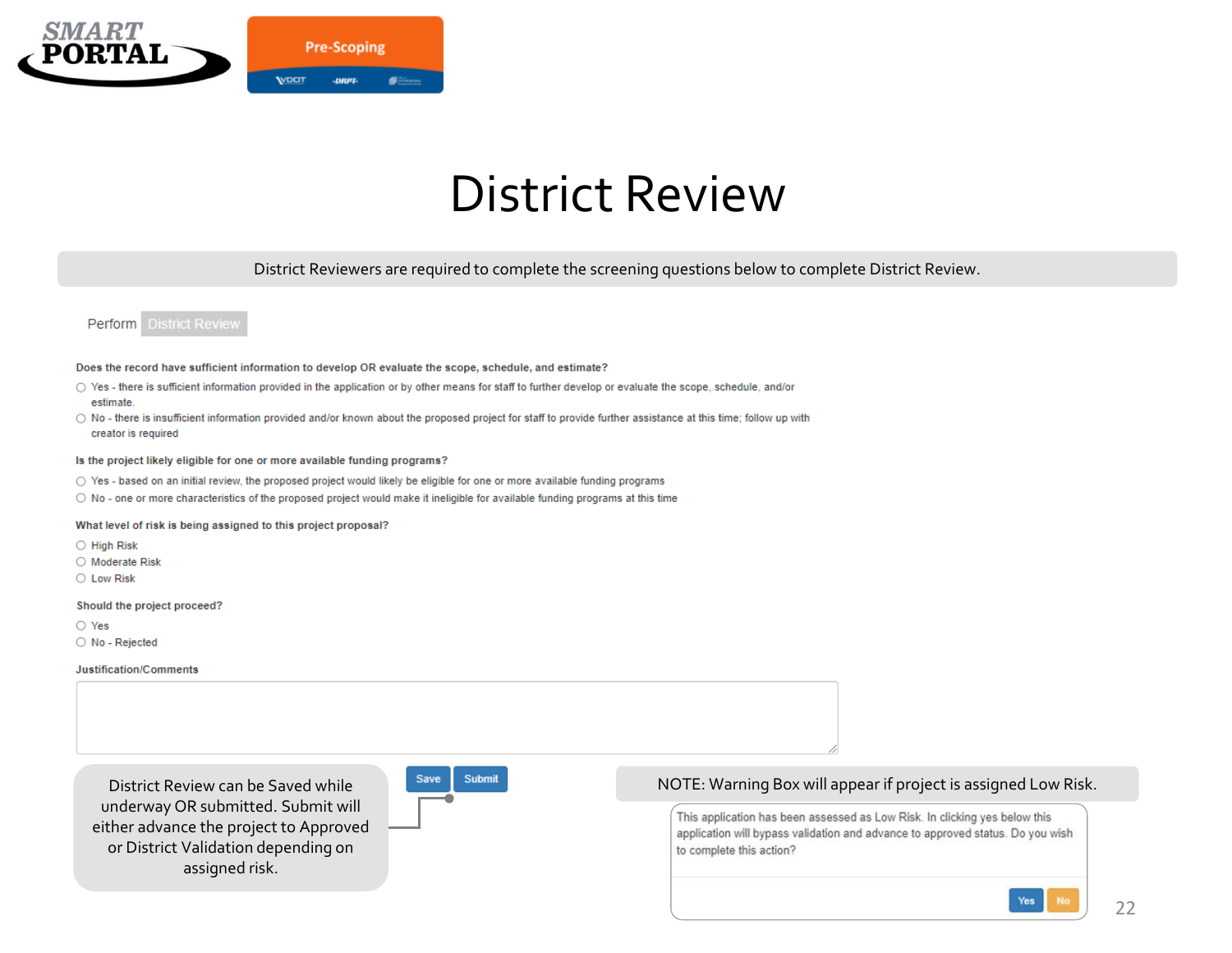<span id="page-22-0"></span>

## District Validation

### Validation

The purpose of the District Validation in the Pre-Scoping Module is to make note of any issues that need to be addressed if/when an application advances into a specific program for funding consideration.

District Validation is triggered when District Review responses are submitted and assessed risk has been designated High or Moderate.

**District Review** Project Status:

Project Status: **District Validation** 

The Validation portion of the application includes two main components; 1) The inputting of notes in the Validation Tool (see right) and 2) the completion of the District Validation questions.

#### Things to Consider…

- The Validation Tool should be used to note any concerns or edits to the application.
- All questions in the Validation need to be addressed as either Valid or Invalid.
- The Pre-Scoping application can advance to approval status with invalid answer. Validation comments and notes should be used as reference for identifying issues. Basically the validation tool shows a punch list for application issues that can be addressed in the Pre-Scoping Module or a program-specific application.

### Validation Tool



#### NOTE: Application cannot advance if Validation Tool is incomplete

This application has not been fully validated through the Validation Tool. Complete all Validation questions before submitting this screening decision.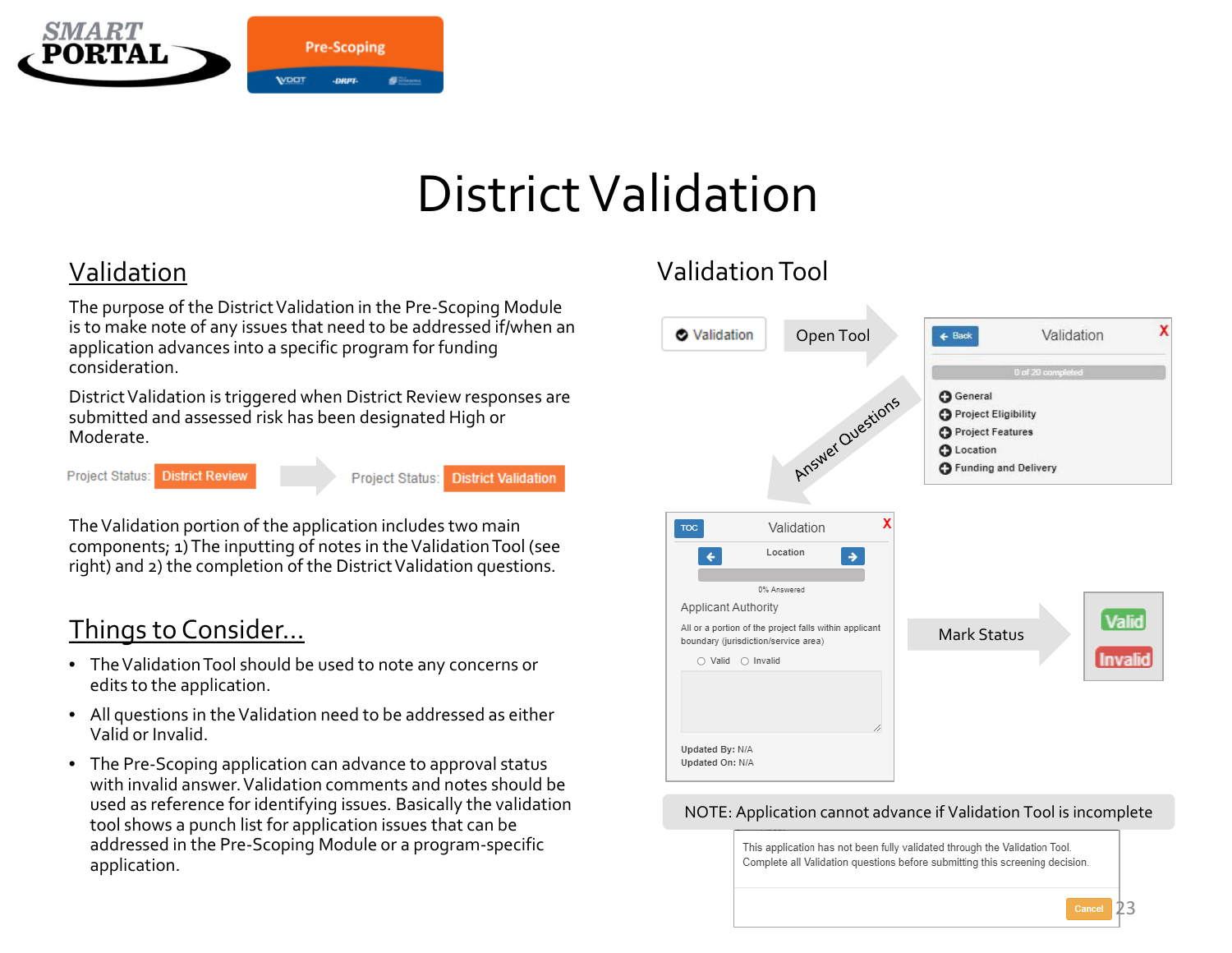

### District Validation

#### Question 1

Has the review sufficiently completed development or evaluation of the scope, schedule, and estimate?

O Yes - a well defined scope, schedule, and estimate has been confirmed for this proposed project

O No - the review has not been sufficiently completed and/or there is missing information preventing this review from being complete

If YES, continue District Validation process. If NO, application should be Rolled Back for additional information.

O Rollback App

#### Question 2

Is the propose project clear of any major deficiencies that would prevent an applicant from submitting this project for one or more available funding programs?

○ Yes - project can be submitted for one or more available funding programs; each funding program may have additional requirements not yet confirmed at this level of review

○ No - there are major deficiencies noted on the proposed project that would prevent near term submission of the project through one or more available funding programs; follow up with creator is required

If YES, continue District Validation process. If NO, application should be Rolled Back and program information should be provided to applicant for consideration. O Rollback App

#### Question 3

Should the project proceed?

○ Yes - Approved

O No - Rejected

If YES, provide a justification and complete District Validation process. If NO, application should be Rolled Back for additional information or Rejected. *NOTE: Rejecting an application will make the application PERMINANTLY INACCESSIBLE and CANNOT be undone.*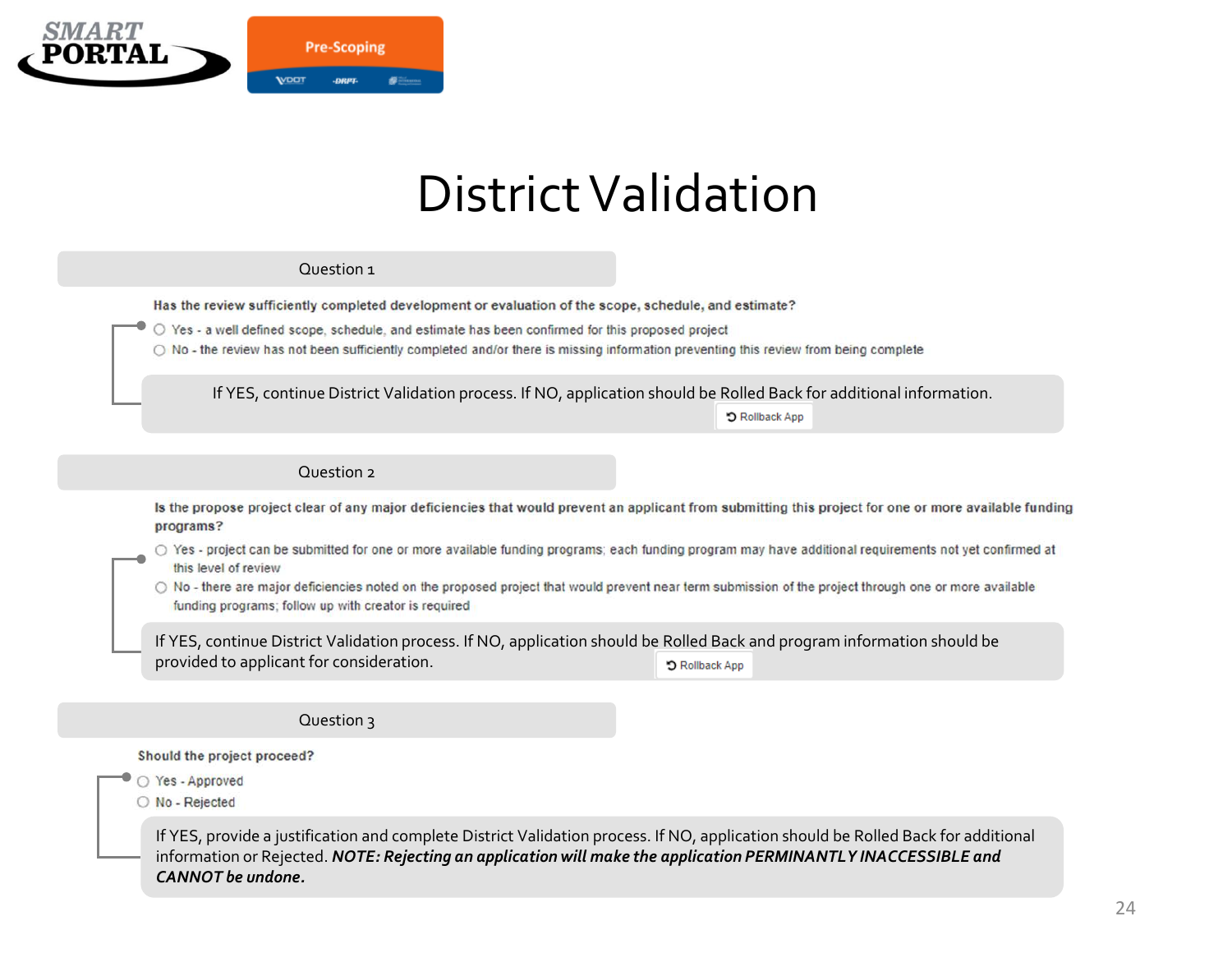

### District Validation

District Validators are required to complete the screening questions below to complete District Validation

#### **District Validation** Perform

Has the review sufficiently completed development or evaluation of the scope, schedule, and estimate?

- Yes a well defined scope, schedule, and estimate has been confirmed for this proposed project
- No the review has not been sufficiently completed and/or there is missing information preventing this review from being complete

Is the propose project clear of any major deficiencies that would prevent an applicant from submitting this project for one or more available funding programs?

- Yes project can be submitted for one or more available funding programs; each funding program may have additional requirements not yet confirmed at this level of review
- $\bigcirc$  No there are major deficiencies noted on the proposed project that would prevent near term submission of the project through one or more available funding programs; follow up with creator is required

#### Should the project proceed?

- Yes Approved
- No Rejected

#### Justification/Comments

advance the project to Approved.